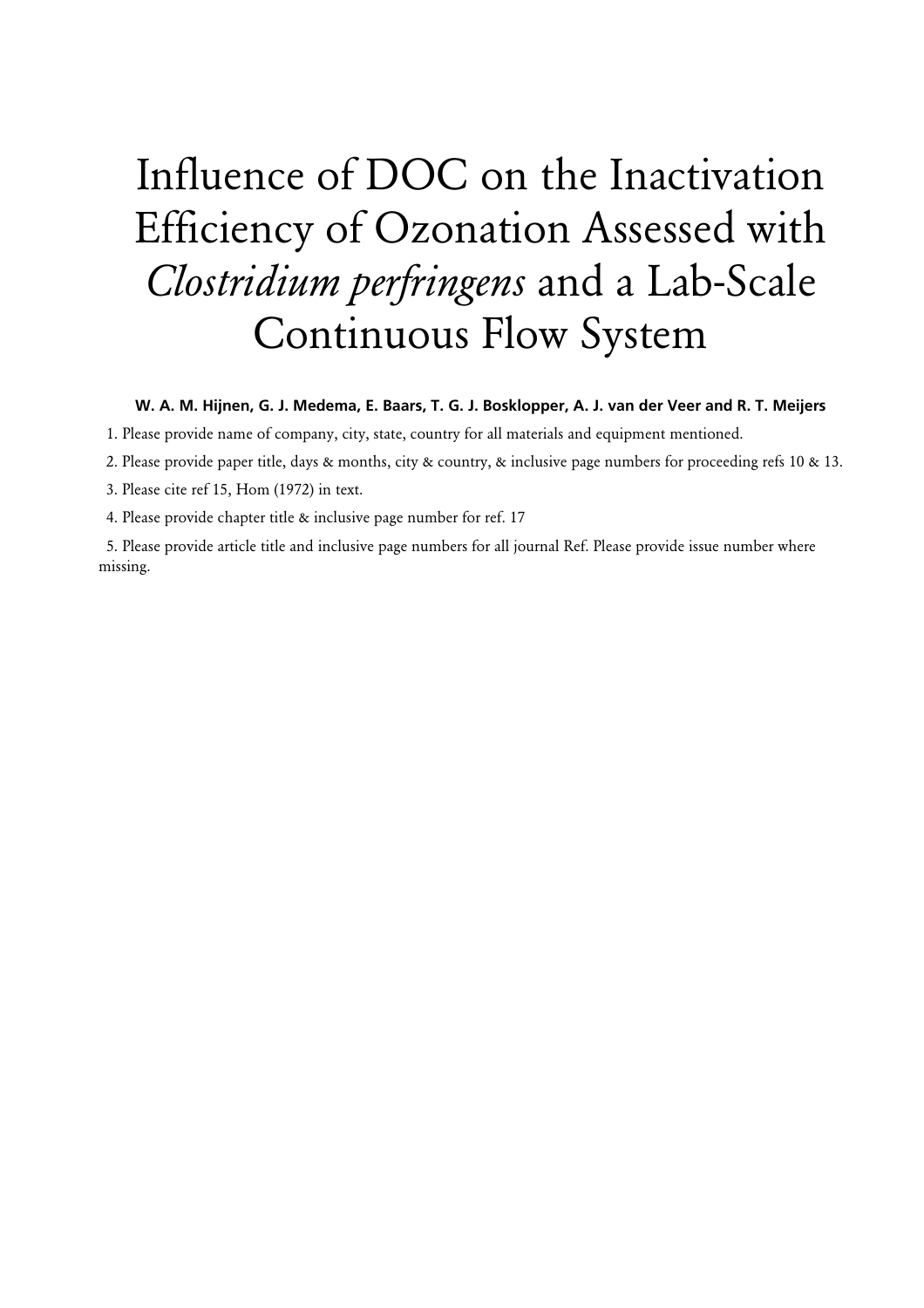*Ozone: Science and Engineering,* 26:1–8, 2004 Copyright © 2004 International Ozone Association ISSN: 0191-9512 print / 1547-6545 online DOI: 10.1080/01919510490507784



# Influence of DOC on the Inactivation Efficiency of Ozonation Assessed with *Clostridium perfringens* and a Lab-Scale Continuous Flow System

**W. A. M. Hijnen1 , G. J. Medema<sup>1</sup> , E. Baars2 , T. G. J. Bosklopper<sup>2</sup> , A. J. van der Veer<sup>3</sup> , and R. T. Meijers<sup>4</sup>**

1 Kiwa Water Research Ltd., Nieuwegein, the Netherlands <sup>2</sup> Amsterdam Water Supply, Amsterdam, the Netherlands <sup>3</sup>Water Company Europoort, Rotterdam, the Netherlands <sup>4</sup>Aquavisie, Hengelo, the Netherlands

Received for review: 15 August 2003 Accepted for publication: 29 January 2004

Address correspondence to W. A. M. Hijnen, Kiwa Water Research Ltd., P.O. Box 1072, 3430 BB Nieuwegein, the Netherlands. E-mail: wim.hijnen@kiwa.nl

**ABSTRACT** Routine quality monitoring for fecal indicators after ozonation at the river-lake waterworks Weesperkarspel of Amsterdam Water Supply (AWS) show large variation in inactivation. The influence of the high DOC in the water on the inactivation efficiency was investigated. Results showed a higher inactivation of *Clostridium perfringens* in the AWS water than in a water with low DOC at the same CT conditions. The contribution of the gas feed chamber to the overall inactivation of *C. perfringens* was high in the AWS water and was reduced after DOC reduction with GAC. This result may alter the current CT concept of the process. Further research will be focused on the ozone dosage strategy and control related to the required CT for inactivation and the production of by-products.

**KEY WORDS** Ozone; Amsterdam Water Supply; *Clostridium perfringens*; *Bacillus subtilis*; *Escherichia coli*; Disinfection Kinetics

rinking water is produced from surface water at the river-lake waterworks Weesperkarspel of the Amsterdam Water Supply (AWS). One of the treatment barriers against pathogenic micromiking water is produced from surface water at the river-lake waterworks Weesperkarspel of the Amsterdam Water Supply (AWS). One of the treatment barriers against pathogenic microorganisms is ozonation. The current process disinfection, cost, and by-products formation (bromate and AOC). Routine water quality monitoring with fecal indicator bacteria (thermotolerant coliforms and spores of sulfite-reducing clostridia) showed large variation disinfection performance (Hijnen et al., 2001). Due to the slow sand filters as additional barriers the suboptimal ozone performance has not led to noncompliance with the standards for indicator bacteria in the drinking water. Nevertheless, AWS wants to operate a robust ozone disinfection and has begun a project to optimize this process.

♦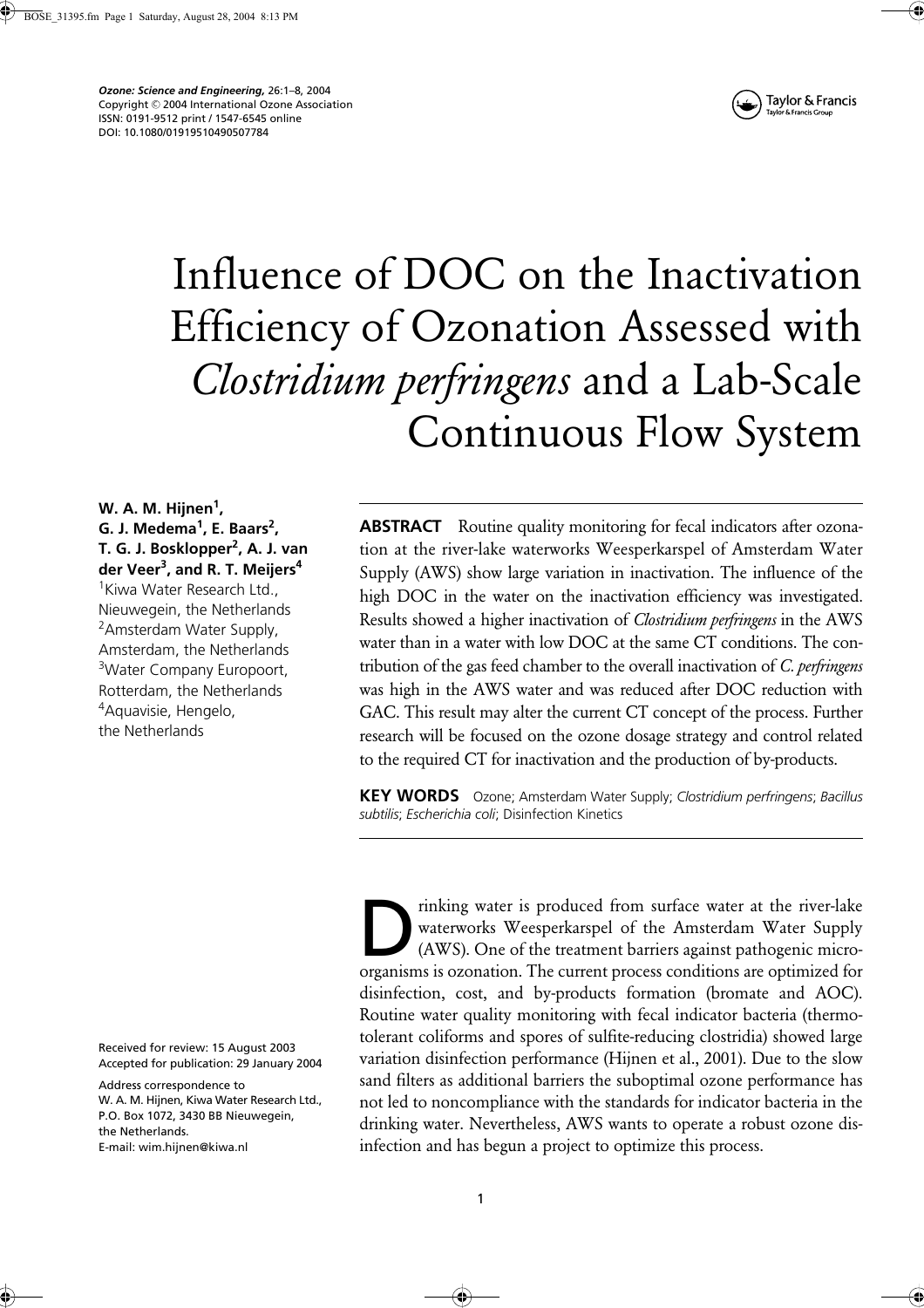Water quality is a significant factor in predicting the disinfection efficacy (Haas et al., 1996). One hypothesis for the poor disinfection performance of the ozonation is the relatively high dissolved organic carbon (DOC) concentration in the source water. The DOC of 5–6 mg/L (UV extinction of 12–15 m<sup>−</sup><sup>1</sup> ) results in a high ozone demand and decay rate, especially in summer. A lab-scale study is carried out to determine the effect of the DOC reduction in the water on the inactivation capacity of ozonation. A continuous flow system with gas feed and contact chambers is used to simulate fullscale conditions. *Clostridium perfringens* was used as a model organism to verify the disinfection performances under different conditions. This indicator bacterium and also the group of sulfite-reducing clostridia (SSRC) have been proposed as surrogate parameters to monitor the treatment efficiency for the removal of persistent pathogenic viruses and protozoa (Hijnen et al., 1997, 2000a, 2002; Payment and Franco, 1993). Simultaneously, the inactivation of *Escherichia coli* and *Bacillus subtilis* was determined as microorganisms with a high and low susceptibility for ozone, respectively. The latter is representative of the aerobic spores which have been proposed as a surrogate for the removal of persistent pathogens as well (Rice et al., 1996).

# **MATERIALS AND METHODS Experimental setup**

Disinfection experiments were performed in the source water of AWS with and without a reduced DOC content. The inactivation of spores of *C. perfringens* was determined in a lab-scale continuous flow ozone system at a constant water temperature of 10° C. This experimental setup has been used (Hijnen et al., 2002) for experiments in the water of Water Company Europoort (WBE) with a low DOC content (Table I).  $O<sub>1</sub>$ 

In the first experiment, DOC reduction in the AWS water was achieved by enhanced coagulation followed by filtration (AWS-EC). The pH of source water was reduced to 4.5, and 6 mg/L flocculant were added before plane sedimentation. After

**TABLE I** Major Characteristics of the Waters Used in the Study

| Water type      | AWS        |      | AWS-EC AWS-GAC1/2 WBE |       |
|-----------------|------------|------|-----------------------|-------|
| DOC (mg/L)      | 5.4; 5.5   | 4.3  | 4.4; 3.7              | 2.1   |
| pН              | 7.7:7.6    | 7.4  | 7.7; 7.8              | 7.4   |
| Turbidity (Fte) | 0.16; 0.18 | 0.85 | nd                    | 0.08  |
| Fe (mg/L)       | $nd^a$     | 0.5  | nd                    | 0.018 |
|                 |            |      |                       |       |

*<sup>a</sup>*nd, not determined.

sedimentation, the coagulated water was filtered through a rapid sand filter (sand 0.7–1.4 mm). This pretreatment resulted in a DOC reduction of 1mg/L DOC (Table I).

The second series of experiments were carried out with the AWS water filtered over granular activated carbon (GAC) after 7,680 bed volumes. The water was sampled after a contact time of 60 (AWS-GAC1) and 120 min (AWS-GAC2), resulting in a DOC reduction of 1.1 and 1.8mg/L, respectively (Table I).

#### *Ozone System*

The Kiwa continuous flow system (Figure 1) is a lab-scale replicate of the full-scale WBE ozonation process. Technical information about the lab-scale system and the two full-scale processes of AWS and WBE is summarized in Table II.



**FIGURE 1** The lab-scale ozone system.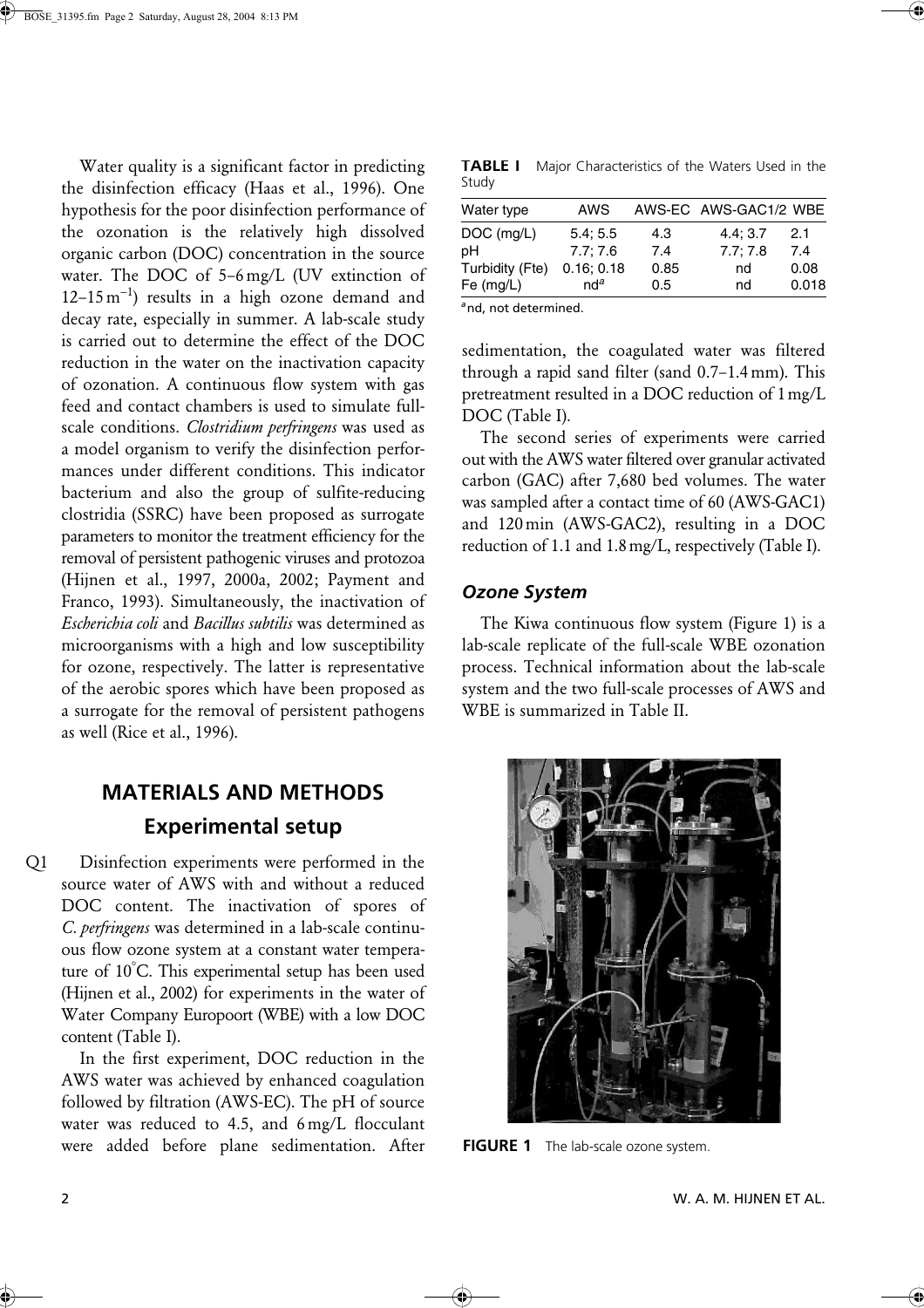| Characteristics         | Laboratorium            | <b>WBE</b>                 | AWS                                   |
|-------------------------|-------------------------|----------------------------|---------------------------------------|
| Volume chambers $(m^3)$ | $0.0014^a$ ; $0.0026^b$ | $4.1^a$ ; 4.1 <sup>b</sup> | 396 <sup>a</sup> ; 1,472 <sup>b</sup> |
| Water flow $(m^3/h)$    | 0.042                   | 100                        | 3,400                                 |
| Gas flow $(m^3/h)$      | 0.012                   | 26                         | 331 <sup>c</sup>                      |
| Transfer efficiency (%) | $90 - 93$               | 95                         | $95 - 98$                             |
| $T_{10}/HRT$ (min/min)  | 0.75                    | 0.72                       | 0.60                                  |

**TABLE II** Characteristics of the Ozone Systems

*<sup>a</sup>*Gas-feed counter-current chambers (GCC).

*b*Contact chambers (CC).

*c* Constant gas/water ratio (constant ozone dose).

#### *Ozone Concentrations and CT Calculation*

Ozone in water was determined by the Indigo method (Bader and Hoigne, 1982). The CT value was calculated from the average ozone concentration (mg/L) and the average contact time *T* (min) in each of the successive chambers (gas feed (GC) and contactors (CC)). The average ozone concentrations were calculated from the in- and outgoing concentration  $(C_{\text{O},\text{in}}+C_{\text{O},\text{out}})/2$ . To incorporate the influence of the contact time distribution in the system  $T_{10}$  was used, defined as the contact time in which 90% of the incoming water has passed the chamber (Von Huben, 1991).  $T_{10}$  values of the different systems were determined with tracer tests (Cl<sup>−</sup> ) and presented as ratio of the hydraulic retention time (HRT; Table II).

### *Microorganisms and Microbiological Analysis*

The model organism *C. perfringens* was an isolate from a patient who had from diarrhea (strain D10). The methods for preparing a stock solution with high spore concentrations and inoculation of the water before ozonation were described earlier (Hijnen et al., 2002). Spore concentration in the water prior to ozonation was  $10^3$ – $10^4$  CFU/mL.

Samples before and after ozonation were collected in sterile bottles with sterilized thiosulfate solution  $(2 \text{ mL/L of a } 30 \text{ g/L solution})$  as a quenching agent. *C. perfringens* D10 and SSRC concentrations in water were determined on sulfite-iron agar by the method previously described (Hijnen et al., 1997). The 1 or  $0.1$  mL pasteurized samples (30 min at 70 $^{\circ}$ C) were inoculated directly in the liquid agar medium, with or without further dilution in 9mL of sterile drinking water. The standard membrane filtration method was used for enumerating SSRC in the feed water of the full-scale ozonation and the MF sampling technique (Hijnen et al., 2000b) was used for SSRC enumeration in large volumes (100L) after this process.

Freeze-dried spores of *B. subtilis* (ATTC6633) were suspended in autoclaved water before inoculation in the test water and enumerated on plate count agar (Difco 247940) incubated at  $37\pm(1^{\circ}C)$  for 24h. *E.coli* (WR1) was cultured overnight in liquid, nutrient-rich medium; then washed, centrifuged, and diluted in autoclaved water before inoculation in the test water. For enumeration, ISO 9308-1 with lauryl sulfate agar (Oxoid MM615) was used.

# **MEASUREMENTS AND RESULTS Inactivation of** *C. perfringens*

The ozone dose to obtain a  $CT_{10}$  and inactivation of *C. perfringens* in the AWS water was approximately 1.7 mg/L (Table III). Both  $CT_{10}$  and inactivation increased with increasing ozone dose. DOC reduction of 1.1mg/L by enhanced coagulation (EC) did not yield a higher  $CT_{10}$ . Moreover, the level of inactivation was lower than in high DOC water at comparable  $CT_{10}$ . This probably was caused by the high turbidity and Fe concentration in the EC water (Table I). This will have masked an effect of DOC reduction.

DOC reduction with 1.1 and 1.8 mg/L by GAC filtration (AWS-GAC1 and AWS-GAC2, respectively) yielded higher  $CT_{10}$  values and more inactivation of *C. perfringens* was achieved at the same transferred ozone dose (Table III). Furthermore, inactivation of *C. perfringens* spores in the AWS-GAC water seemed

♠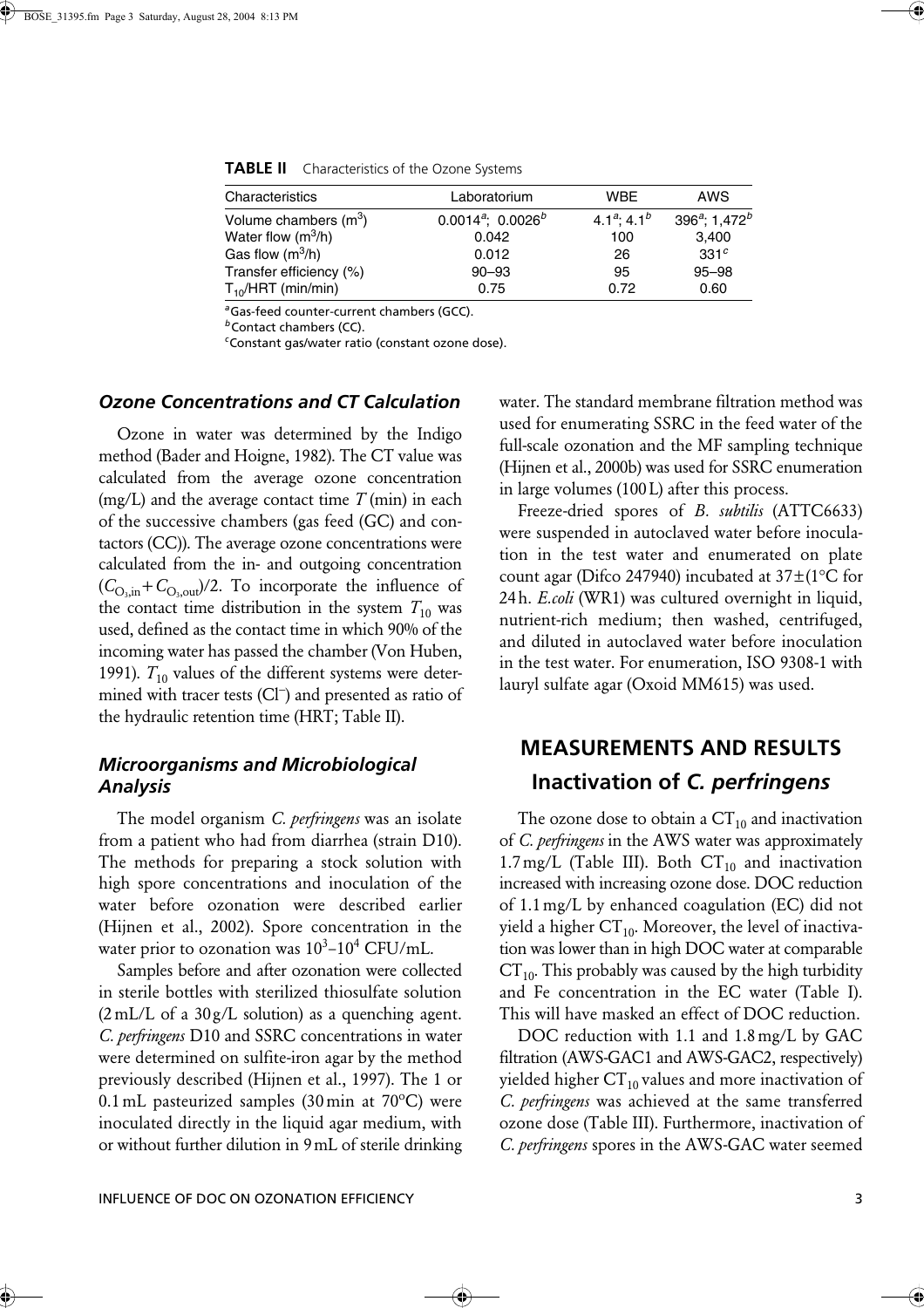| AWS water <sup>a</sup> |           | AWS: DOC reduced |      |           | <b>WBE</b> water |      |           |                |
|------------------------|-----------|------------------|------|-----------|------------------|------|-----------|----------------|
| Dose                   | $CT_{10}$ | Inact.           | Dose | $CT_{10}$ | Inact.           | Dose | $CT_{10}$ | Inact.         |
| 1.65                   | 0.11      | $0.6 \pm 0.05$   |      | AWS-EC    |                  | 0.90 | 0.74      | $0.5 \pm 0.00$ |
| 1.79                   | 0.46      | $0.4 \pm 0.05$   | 1.07 | 0.30      | 0.0              | 1.03 | 1.10      | $0.7 \pm 0.00$ |
| 1.84                   | 0.61      | $0.1 \pm 0.20$   | 1.41 | 0.55      | 0.0              | 1.23 | 1.53      | $0.8 \pm 0.05$ |
| 2.28                   | 1.48      | $1.7 \pm 0.10$   | 2.86 | 1.46      | $0.2 \pm 0.05$   | 1.40 | 1.98      | $1.0 \pm 0.05$ |
| 2.32                   | 1.29      | $1.6 \pm 0.20$   | 4.20 | 3.64      | $2.2 \pm 0.20$   | 1.54 | 2.25      | $1.3 \pm 0.30$ |
| 2.61                   | 0.69      | $0.7 \pm 0.20$   |      | AWS-GAC1  |                  | 1.79 | 2.87      | $1.5 \pm 0.15$ |
| 3.12                   | 2.96      | $2.2 \pm 0.30$   | 1.58 | 0.96      | $1.6 \pm 0.00$   | 2.16 | 4.11      | $2.0 \pm 0.10$ |
| 3.04                   | 3.20      | $2.5 \pm 030$    | 2.65 | 3.73      | $2.6 \pm 0.00$   | 3.04 | 6.31      | $2.8 \pm 0.30$ |
| 3.97                   | 6.30      | $3.5 \pm 0.15$   | 4.20 | 9.58      | $3.9 \pm 0.30$   |      |           |                |
| 4.12                   | 6.44      | $2.7 \pm 0.30$   |      | AWS-GAC2  |                  |      |           |                |
| 4.35                   | 3.13      | $2.6 \pm 0.20$   | 1.68 | 0.92      | $1.2 \pm 0.00$   |      |           |                |
|                        |           |                  | 2.79 | 4.30      | $2.7 \pm 0.10$   |      |           |                |
|                        |           |                  | 4.41 | 10.87     | $4.2 \pm 0.40$   |      |           |                |

**TABLE III** The Inactivation of Spores of C. perfringens (log<sub>10</sub> ± range of duplicate samples) at 10°C Determined in the AWS Water, the AWS Water Treated for DOC Reduction and the WBE Water Related to the Transferred Ozone Dose (mg/L) and the CT10 (mg/L)\*min

*<sup>a</sup>*Two batches of water.

to be more efficient than in the low DOC water of WBE; more inactivation was observed in the AWS-GAC at comparable  $CT_{10}$ .

### **Inactivation of Environmental SSRC**

Under full-scale conditions, the inactivation of environmental spores of sulfite-reducing clostridia (SSRC) was determined and compared with the lab-scale results of *C. perfringens* spores. Average inactivation of SSRC in summer (17.5°C) at a constant ozone dose of 1.7 mg/L was 1.5  $log_{10}$  and showed a large variation (0.2, 0.4, 1.95, 2.6, 2.3). In winter (5.3°C), SSRC were inactivated with  $0.8 \log_{10} (0.4, 0.7, 0.7, 0.7)$ 1.2) at a constant ozone dose of 2.2 mg/L.

These results show that the inactivation of SSRC under full-scale conditions was on the same order of magnitude as *C. perfringens* spore inactivation in labscale experiments. The observed differences in inactivation of the environmental SSRC and lab-cultured *C. perfringens* were probably caused by the significantly higher and lower temperature in the full-scale system.

# **Inactivation of** *E.coli* **and** *B. subtilis* **Spores**

In some experiments, *E. coli* or *B*. *subtilis* were inoculated in the water simultaneously with *C. perfringens* spores. *E. coli* was much more efficiently inactivated by ozone than *C. perfringens*. At a transferred ozone dose of 1.84 mg/L ( $CT_{10} = 0.61$ (mg/L)\*min) *C. perfringens* was inactivated with 0.1 log (Table III) and *E. coli* with 3.3 log (Table IV). As was observed for *C. perfringens,* the efficiency of inactivation of *E. coli* in AWS water with reduced DOC content by enhanced coagulation did not increase but was reduced instead (Table IV).

The effect of ozone on the *Bacillus* spores was significantly lower than the effect on *Clostridium* spores. Up to a  $CT_{10}$  value of  $4(mg/L)^*$ min, no inactivation was observed. Only in the AWS-GAC water and a dose of 4.20 and 4.41 mg/L was an inactivation of 0.7 and 1.0 log determined, respectively. Under these conditions, *C. perfringens* was inactivated with 3.9 and 4.2 log, respectively.

**TABLE IV** The Inactivation (log<sub>10</sub>) of *E. coli* at 10°C Related to the Transferred Ozone Dose (mg/L) and the  $CT_{10}$ Value ((mg/L)\*min)

|      | AWS       |        |      | AWS-EC    |        |
|------|-----------|--------|------|-----------|--------|
| Dose | $CT_{10}$ | Inact. | Dose | $CT_{10}$ | Inact. |
| 1.84 | 0.61      | 3.3    | 1.07 | 0.30      | 0.3    |
| 2.32 | 1.29      | 3.7    | 1.41 | 0.55      | 0.8    |
| 3.12 | 2.96      | >4.3   | 2.86 | 1.46      | 3.3    |
| 4.12 | 6.44      | >4.3   | 4.20 | 3.64      | >4.5   |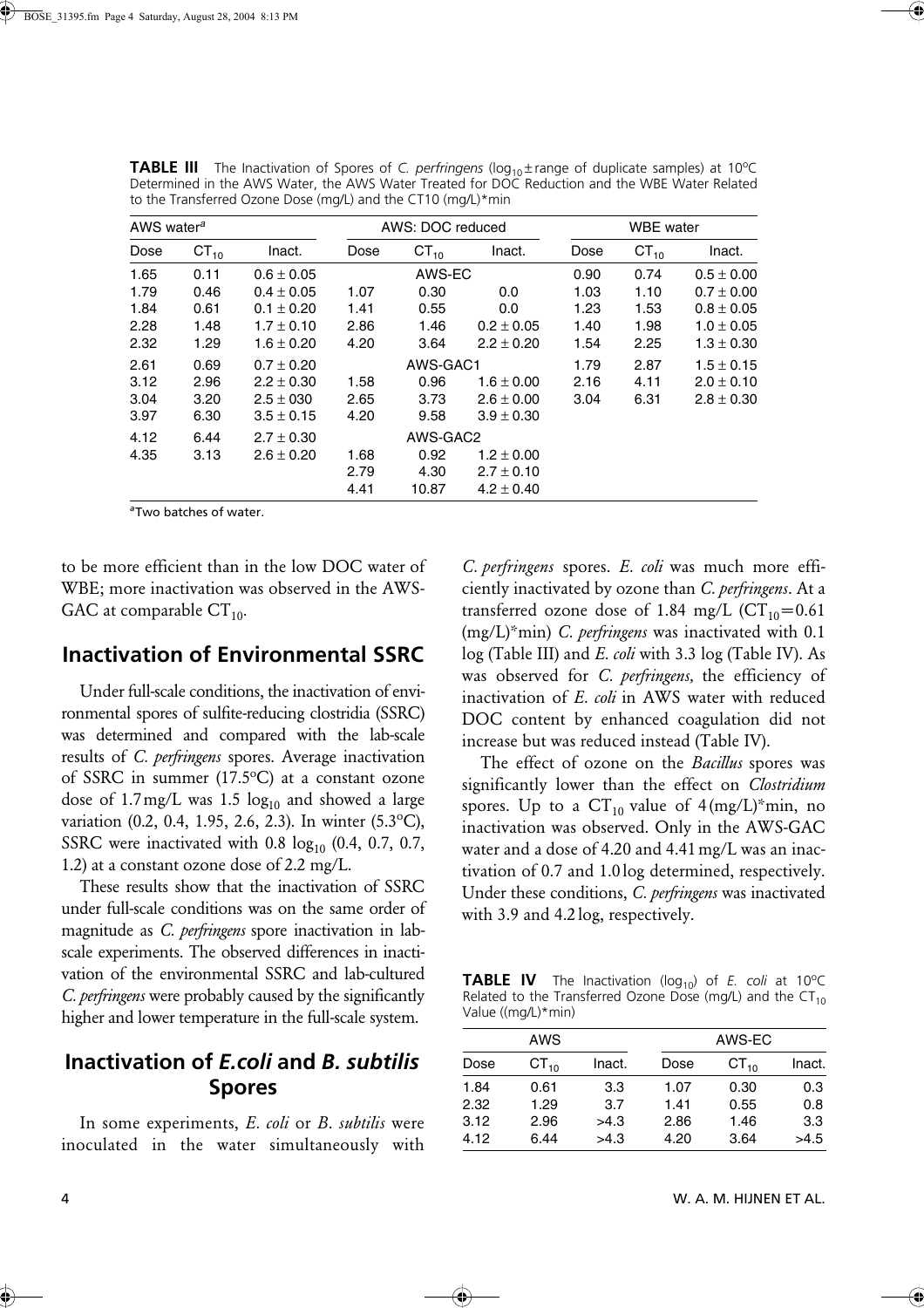# **DISCUSSION Inactivation Kinetics**

Disinfection is the reduction of the concentration viable microorganisms *N* due to the exposure to a concentration disinfectant *C* during a specific contact time *T*. The relationship between the CT value ((mg/L)\*min) and the observed inactivation is commonly described by the first-order disinfection models of Chick (1908) and Watson (1908). As described before (Hijnen et al., 2002) and presented in Figure 2, the disinfection kinetics of *C. perfringens* spores in the WBE water can be described by the Chick model with an inactivation rate constant *k* of −0.25 (*SD* = 0.014; *p*<0.001; *n*=1).

Data in this study showed a nonlinear relation between inactivation and  $CT_{10}$  in the AWS water (Figure 2) and the inactivation data in the AWS-GAC water fitted well in this nonlinear relation. The data were fitted with the model proposed by Watson (1908) with parameter *n* as the dilution constant

$$
\ln(\frac{N_t}{N}) = -kC^nT
$$

 $N$  is the initial concentration and  $N_t$  the concentration after contact time *T* (min) and *k* is the inactivation rate constant. The data resulted in a *k* value of –0.49 and an *n* value of 0.64 (*p*=<0.001; *R*2=0.69). The plot is presented in Figure 2.

### **Water Quality and Disinfection**

From thier study, Haas et al. (1996) concluded that turbidity and inorganic chemical composition affect inactivation efficiency of ozonation. This study also demonstrated a negative impact of turbidity and residual iron after coagulation and filtration on the inactivation of *C. perfringens* and *E. coli* (Tables III and V). The low levels of inactivation could be attributed to protection of microorganisms attached to colloidal particles in the water. This explanation is consistent with other literature data (LeChevallier, 1981).

Helmer and Finch (1993) described how DOC is an important factor for inactivation of MS2 bacteriophages in natural waters. High DOC concentrations in the water will result in a high instantaneous ozone demand (ID; mg/L) of the water and a highfirst order decay rate  $k_d$  of ozone in the contactors (Table V). By reducing the DOC in the AWS water by GAC, the ID decreased with ±35%. The decay rate  $k_d$  in the AWS-GAC water was  $\pm 50\%$  lower than in



**FIGURE 2** The inactivation of spores of *C. perfringens* in the AWS water ( $\bullet$ ) and in the AWS water with reduced DOC content (AWS-GAC;  $\circ$ ) at 10°C related to the calculated CT<sub>10</sub> value; the inactivation of environmental SSRC in the full-scale process determined in winter and summer  $($  $\Box$ ; range of data presented by error bars).

INFLUENCE OF DOC ON OZONATION EFFICIENCY 5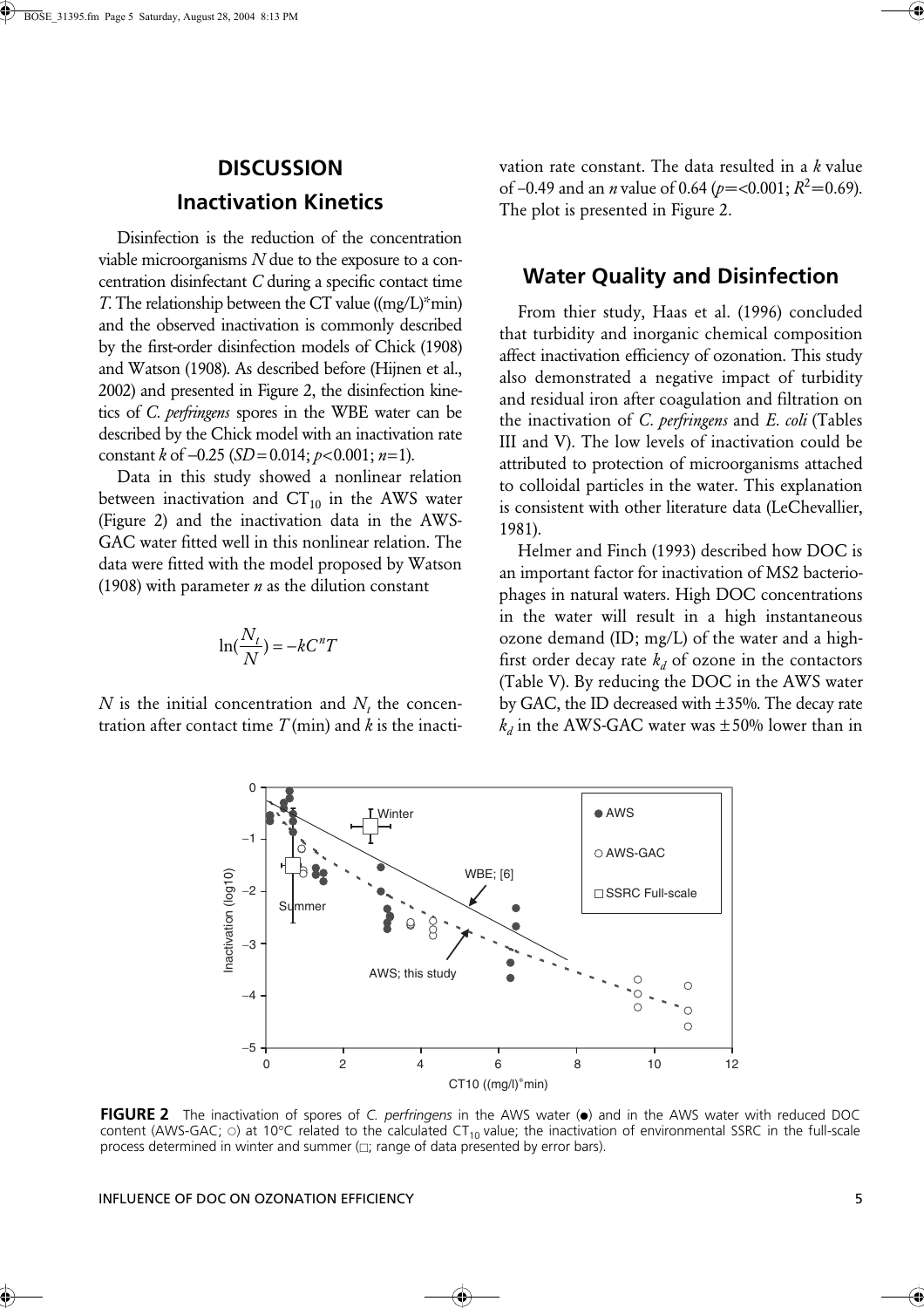|                             | AWS      | AWS-GAC         | WBE             |
|-----------------------------|----------|-----------------|-----------------|
| $DOC$ (mg/L)                | 5.4; 5.5 | 4.4:3.7         | 2.1             |
| $ID$ (mg/L)                 | 1.6:1.9  | 1.1:1.2         | 0.4             |
| $kd^a$ (min <sup>-1</sup> ) | 0.44     | $0.29 \pm 0.02$ | $0.11 \pm 0.03$ |
|                             |          |                 |                 |

**TABLE V** The Instantaneous Ozone Demand (ID) and the Ozone Decay Rate  $k_d$  Determined for the Tested Waters at 10<sup>o</sup>C

*<sup>a</sup>*Determined at a transferred ozone dose of 2.4–2.8 mg/L.

untreated AWS water, but still three times higher than in the WBE water. Consequently, a higher DOC implicates that a higher ozone dose is needed to achieve a required CT value (Table III).

From their study, Haas et al. (1996) concluded that the disinfectant demand is a function of water quality, but not necessarily a good predictor of the inactivation efficiency. Moreover, Finch et al. (2001) reviewed and analyzed literature data of *Cryptosporidium* inactivation by ozone and concluded that there was no single kinetic model which gave a "best fit" to all data sets. Both conclusions are supported by the results described in this study. Comparison of the inactivation of *C. perfringens* in both waters showed that, due to this difference in disinfection kinetics, inactivation in the AWS water with high DOC was more efficient than in the low DOC water of WBE up to a  $CT_{10}$  value of 7 (mg/L)<sup>\*</sup>min (Figure 2).

### **Variation in Inactivation**

The logarithmic kinetic model observed for the AWS water implicates that, at low  $CT_{10}$  values, a variation in  $CT_{10}$  will have a large effect on the inactivation efficiency. There were data that showed such an effect under full-scale conditions. Inactivation of environmental SSRC by the full-scale ozonation in summer was highly variable at a low ozone dose of 1.7 mg/L and  $CT_{10}$  (Figure 2). The  $CT_{10}$  of the process is variable due to the applied constant ozone dose (Table II). In winter at 3°C to 5°C and a higher constant dose of 2.2 mg/L and higher  $CT_{10}$ inactivation of SSRC was more stable.

## **Inactivation During Ozone Transfer**

DOC in the water influences the instantaneous ozone demand in the gas feed chamber and the ozone decay in the contactors. To determine the significance of both effects on the inactivation efficiency, the inactivation during ozone transfer in the gas feed chamber and in the contactors was determined separately. The results showed a high level of inactivation of *C. perfringens* in the AWS water during ozone transfer in the gas feed chamber: 80.8±29.6% of the overall inactivation occurred in this chamber, while only 20–40% (29.6 ± 7.2 %) of the CT<sub>10</sub> in the AWS and AWS-GAC water was produced in the gas feed chamber (Figure 3).

A higher inactivation efficiency during gas transfer than during contact with dissolved ozone alone was previously reported (Finch and Smith, 1991; Masschelein, 1982; Farooq et al., 1977) and was attributed to a higher inactivation efficiency in the gas-liquid interface (Farooq et al., 1977). The effect was reduced at reduced DOC after GAC filtration: In the AWS-GAC water, inactivation of *C. perfringens* in the gas feed chamber was reduced to  $40.2 \pm 17.6\%$ of the overall inactivation. Furthermore, it was not observed in the low DOC water of WBE where inactivation of *C. perfringens* in the gas feed chamber was proportional to the inactivation observed in the contactors (Figure 3). This indicates a possible effect of DOC on inactivation during gas transfer.

Similarly high inactivation in the gas feed chamber was observed for *E. coli* suspended in the AWS and the AWS-EC water (Table VI). However, the effect was not observed for *B. subtilis.* Inactivation of the spores occurred almost completely during contact with dissolved ozone in the contactors (Table VI), an observation also described recently in literature (Craik et al., 2002). Nevertheless, these results demonstrate that common practice where the CT in the gas feed chamber is excluded from the overall CT (Von Huben, 1991) may significantly underestimate the overall disinfection capacity of the process under certain conditions for some microorganisms.

### **Inactivation in the Contactors**

The relative low inactivation in the contactors (Figure 3) was due to the low ozone concentrations. At an ozone dose of 2.5 mg/L, ozone concentrations after contactor 1 were < $0.1 \text{ mg/L}$ ; no inactivation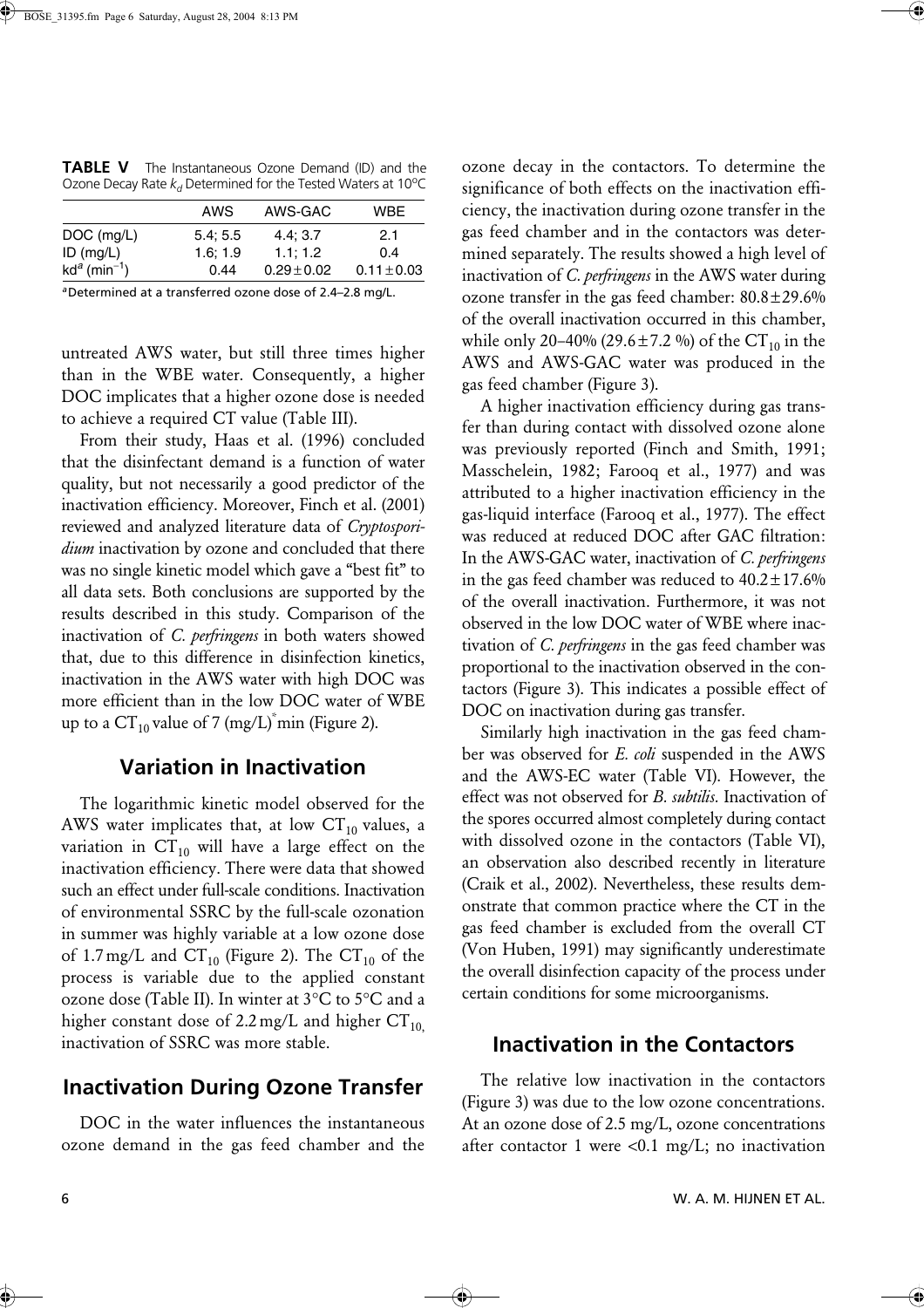

**FIGURE 3** The inactivation of spores of *C. perfringens* in the AWS water and the WBE water at 10°C determined in the labscale system after the gas feed chamber and the two contactors related to the  $CT_{10}$  value were calculated for these separate segments.

**TABLE VI** The Fraction of Inactivation of *E. coli*, *C. perfringens*, and *B. subtilis* in the Gas Feed Chamber

|            | Ozone conditions |           |                   | % Inact. in GC |                |                 |
|------------|------------------|-----------|-------------------|----------------|----------------|-----------------|
| Water      | Dose             | $CT_{10}$ | % $CT_{10}$ in GC | E. coli        | C. Perfringens | B. subtilis     |
| <b>AWS</b> | 2.32             | 1.29      | 40                | 97.3           | 100            | nd <sup>a</sup> |
| AWS-EC     | 1.41             | 0.55      | 16.6              | 100            | $Ndis^b$       | nd              |
| AWS-GAC1   | 4.20             | 9.58      | 22.5              | nd             | 56.4           | 14.3            |
| AWS-GAC2   | 4.41             | 10.87     | 21.4              | nd             | 52.4           | 10              |

*<sup>a</sup>*nd, not determined.

*<sup>b</sup>*Ndis, no disinfection.

occurred in the contactors. In the AWS-GAC water at an ozone dosage of 2.5 mg/L, the ozone concentration after contactor 1 was 0.4 mg/L and *C. perfringens* spores were inactivated with 1.1–2.1 log in these chambers. The effect might be enhanced by heterogeneous susceptibility of microorganisms and low susceptibility of aggregates of microorganisms or protection by encapsulation in particles or colloids.

### **CT Calculation**

It should be noted that the applied CT calculation in this research assumes a linear ozone increase and decrease in gas feed chamber and contactors, respectively. Thus, CT of the countercurrent gas feed chamber and the contactors probably will be overestimated. Due to the difference in instanta-

INFLUENCE OF DOC ON OZONATION EFFICIENCY 7

neous ozone demand and ozone decay rate observed for the AWS and the WBE water, CT in AWS water probably will be more overestimated than in the low DOC water of WBE.

## **Assessment of Full-Scale Disinfection Capacity**

Environmental SSRC can be used to determine inactivation efficiency of ozonation under full-scale conditions. It is also a potential surrogate for protozoan inactivation. This was concluded from the results of lab-scale studies with *C. perfringens* and of SSRC monitoring under full-scale conditions (Hijnen et al., 2000a). The susceptibility of the lab-cultured *C. perfringens, C. parvum* (animal infectivity; Hijnen et al. (2002)), and environmental